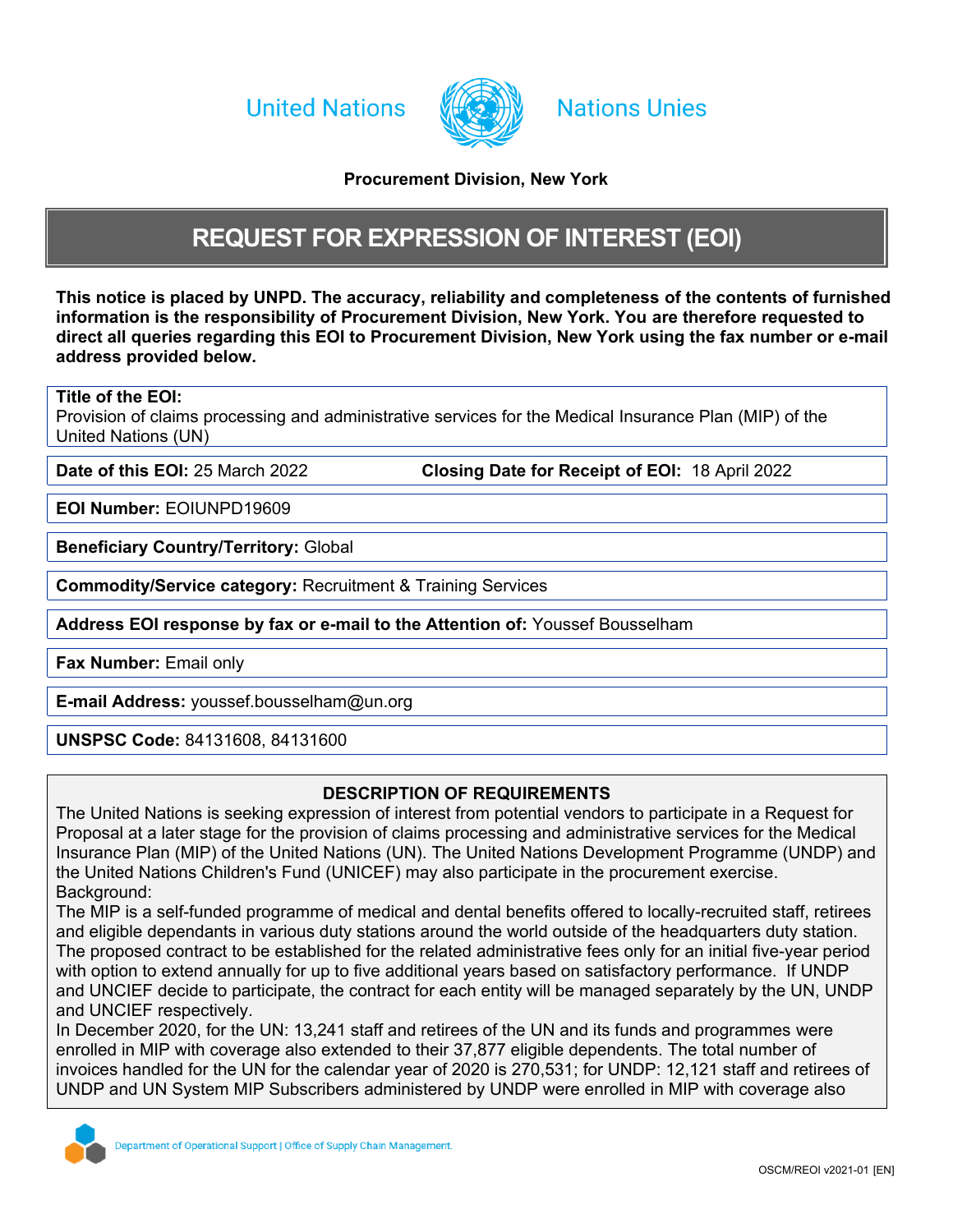extended to their 27,963 eligible dependents. The total number of invoices handled for the UN (including UNDP and UNICEF) for the calendar year of 2020 is 317,133; for UNICEF: 12,057 staff and retirees of UNICEF were enrolled in MIP with coverage also extended to their 29,196 eligible dependents. The total number of invoices handled for the UN (including UNDP and UNICEF) for the calendar year of 2020 is 314,850.

The services of a third-party administrator are required for the following:

1) General administration of the UN Medical Insurance Programme (MIP) including claims adjudication based on rules and schedule of benefits established by the organization, and eligibility data of covered plan participants to be provided by the organization;

2) Dedicated team for claims processing in various regions of the world with multilingual staff and 24/7 customer service centers with telephone service, toll free local numbers, recognized and widely used messaging system, chat box and email addresses capable of settling claims via various reimbursements methods, including but not limited to electronic funds transfer (EFT) in different currencies and electronic files that can be used for payment to active staff members of their claims and/or recovery of co-insurance through processing by the local office via payroll;

3) Provision of networks of hospitals, clinics and other health care providers in the various countries of operation offering negotiated rates and direct billing arrangements;

4) Provision of professional medical expertise in connection with claims reimbursement, emergency medical treatments, medical evacuation, regional centers of care, appeal and fraud cases, etc.;

- 5) Fraud detection systems and investigation capabilities for further referral to the organization for action;
- 6) Communication services for education and awareness-building of members in print and electronic media;

7) Designated Account Management to liaise with UN Headquarters, offices away from Headquarters, country offices and peacekeeping missions to ensure maintenance of quality services and resolution of medical network issues;

8) Consultative guidance including underwriting support on analysis of expenses and on plan design issues as well as recommendations for plan design modifications to support efficient preventive care and reduce fraud risks.

The expected deliverables of services include but are not limited to:

1) Established global health care network of hospitals, doctors and pharmacies that provide quality access to quality care to active and retired staff members and their eligible family members;

2) Timely provision of printed and electronic identification cards for all plan members;

3) Quick turnaround time for processing claims with metrics for processing and financial accuracy to be agreed with the organization. Ability to provide claims processing in English, French, Spanish, Arabic, Chinese and Russian, as well as a number of additional languages as required by the locations of the UN offices and missions.

4) Excellent customer service center/s with metrics for speed of response and timely resolution of problems to be agreed with the organization;

5) Reports on plan utilization and demographics, including those required for auditors, actuary, claims review board, etc.

6) Printed and electronic communication materials including dedicated website, participant guides for members and human resources staff, newsletters, special announcements, etc.;

7) Investigation reports on suspected and confirmed fraudulent claims;

8) Bi-annual meetings at UN Headquarters to review plan performance, discuss special projects and assess vendor performance;

9) Missions to local offices to consult with local human resources offices and staff, conduct town hall meetings or online meetings and webinars, and address issues with local health care providers in the networks;

10) Client satisfaction surveys every two years and related service improvement reports.

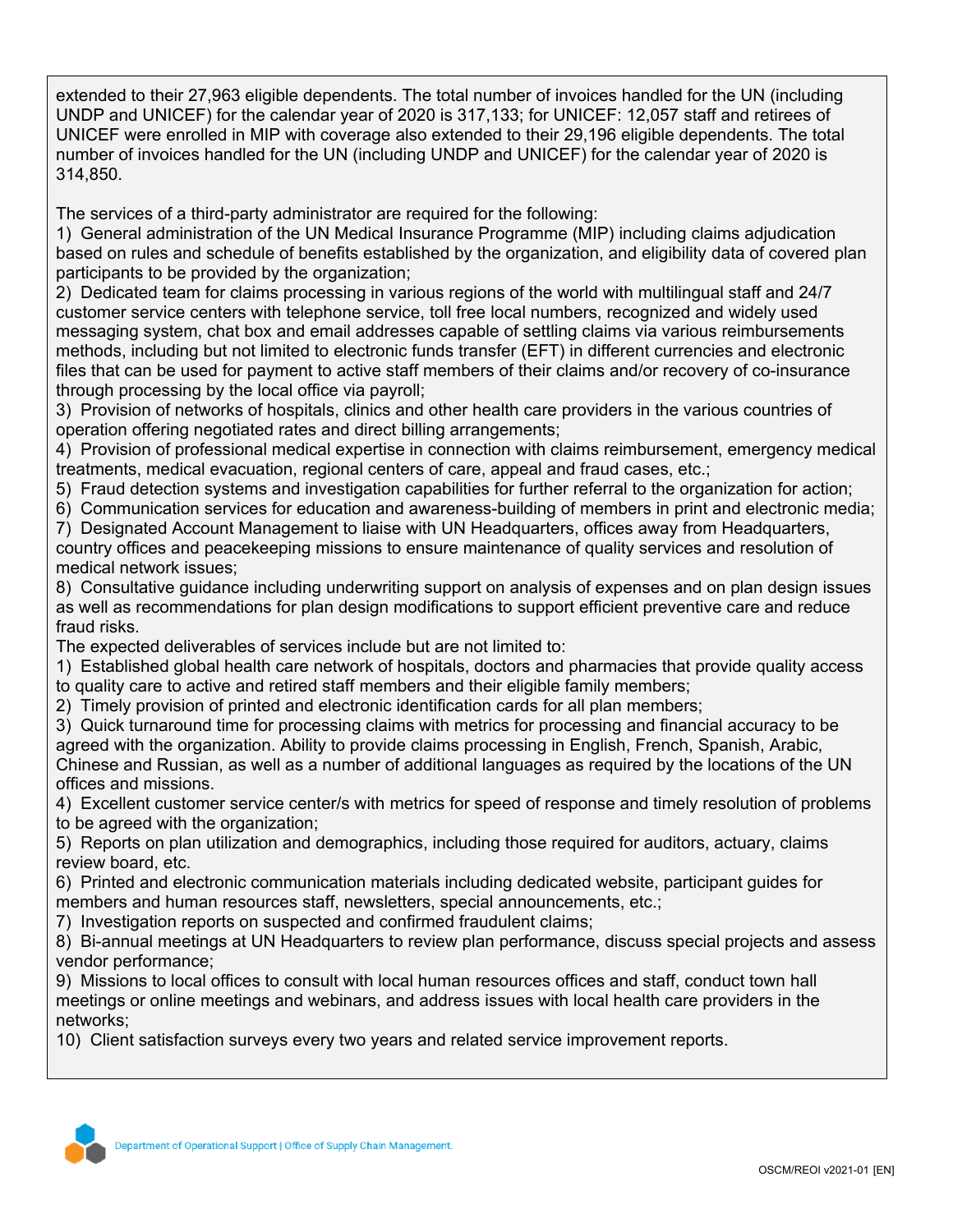## **SPECIFIC REQUIREMENTS / INFORMATION (IF ANY)**

Interested vendors must possess the necessary technical expertise and capacity to provide the required services. Vendors expressing interest must be registered with UNGM so that they can participate in the Request for Proposal at a later stage.

Details of the technical evaluation criteria and other particular requirements will be provided under the Request for Proposal at a later stage.

## **NOTE**

Information on tendering for the UN Procurement System is **available free of charge** at the following address: <https://www.ungm.org/Public/Notice>

Only the United Nations Global Marketplace (UNGM) has been authorised to collect a nominal fee from vendors that wish to receive automatically Procurement Notices or Requests for Expression Of Interest. Vendors interested in this Tender Alert Service are invited to subscribe on [http://www.ungm.org](http://www.ungm.org/)

*Vendors interested in participating in the planned solicitation process should submit the Vendor Response Form of this EOI electronically (through the link available on the next page) before the closing date set forth above.*

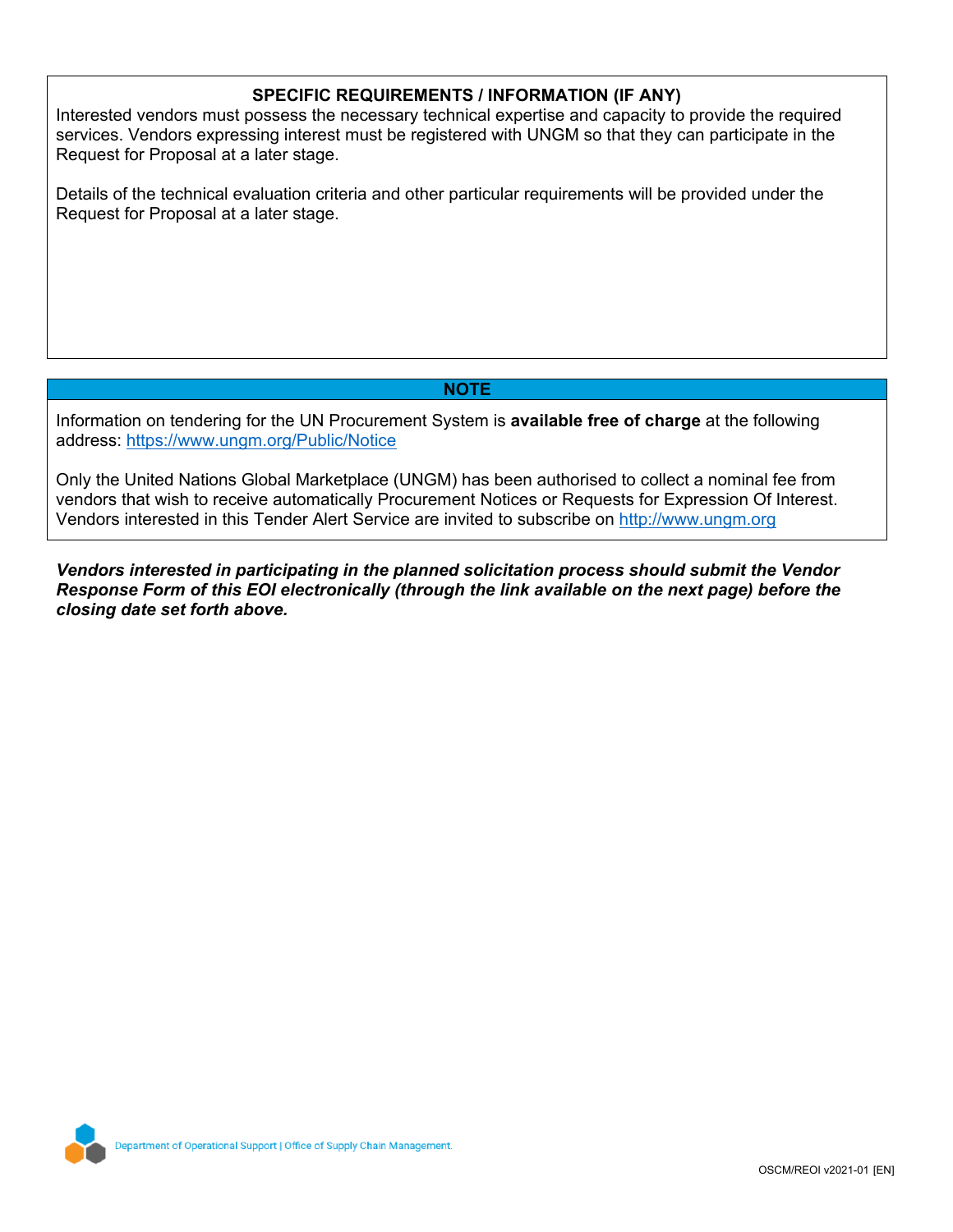# **VENDOR RESPONSE**

## **NOTICE**

- Companies can only participate in solicitations of the UN Secretariat after completing their registration (free of charge) at the United Nations Global Marketplace ([www.ungm.org\)](http://www.ungm.org/).
- As you express interest in the planned solicitation by submitting this response form, please verify that your company is registered under its **full legal** name on the United Nations Global Marketplace ([www.ungm.org\)](http://www.ungm.org/) and that your application has been submitted to the **UN Secretariat**.
- While companies can participate in solicitations after completion of registration at Basic Level, we strongly recommend all companies to register at least at **Level 1** under the United Nations Secretariat prior to participating in any solicitations.

**PLEASE NOTE: You should express your interest to this EOI electronically at:** https://www.un.org/Depts/ptd/node/add/interest-expressed?EOI=EOIUNPD19609 **In case you have difficulties submitting your interest electronically, please contact**

**[youssef.bousselham@un.org](#page-0-1) directly for instructions.**